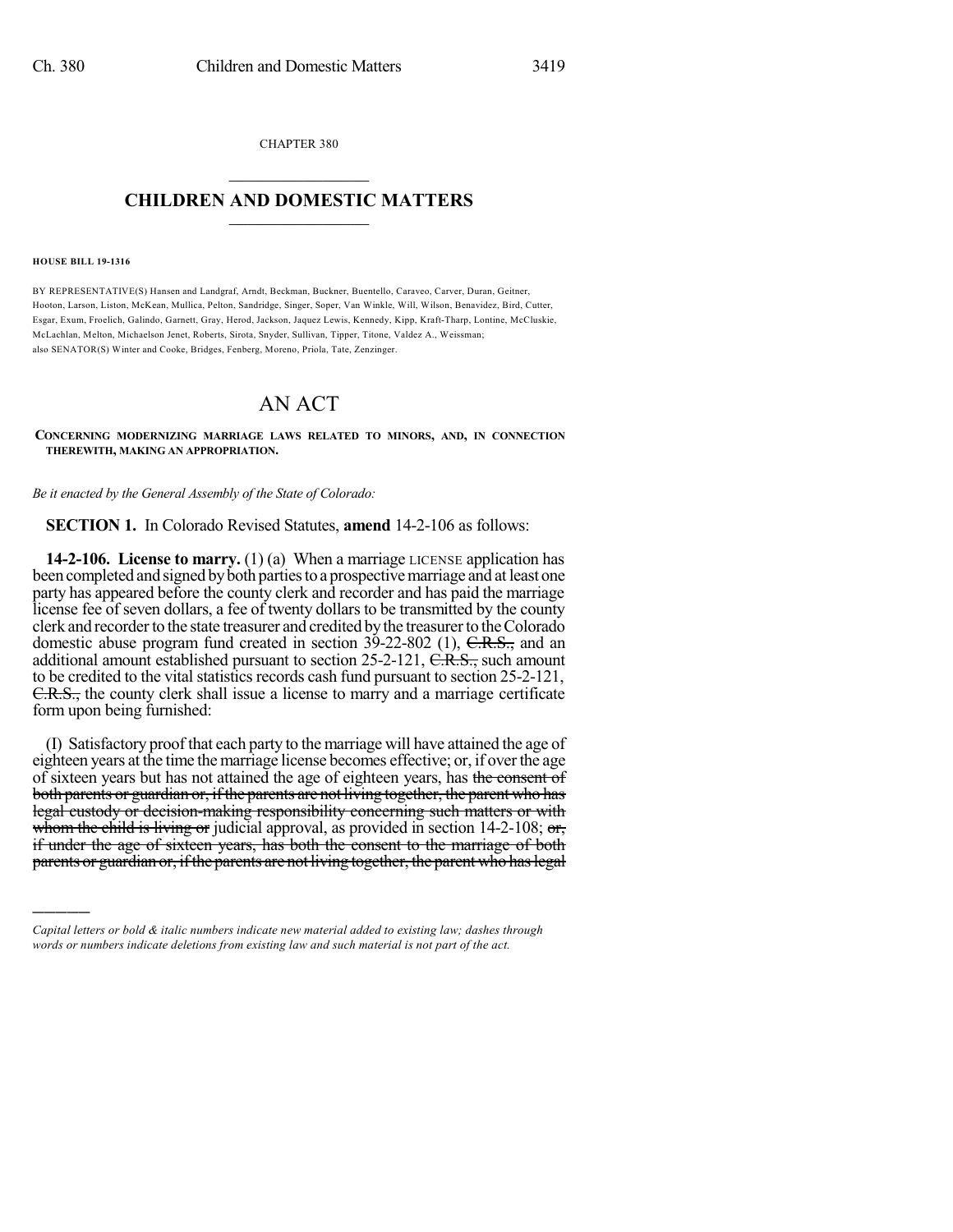custody or decision-making responsibility concerning such matters or with whom the child is living and judicial approval, as provided in section 14-2-108; and

(II) Satisfactory proof that the marriage is not prohibited, as provided in section 14-2-110.

(III) Repealed.

(b) Violation of paragraph  $(a)(I)$  of this subsection  $(1)$  shall make SUBSECTION  $(1)(a)(I)$  OF THIS SECTION MAKES the marriage voidable.

(c) (Deleted by amendment, L. 2000, p.  $1571, \frac{6}{5}$  8, effective July 1, 2000.)

(2) Repealed.

**SECTION 2.** In Colorado Revised Statutes, 14-2-108, **amend** (1) and (2) as follows:

**14-2-108. Judicial approval.** (1) The juvenile court, as defined in section 19-1-103 (17), C.R.S., after a reasonable effort has been made to notify the parents or guardian LEGAL GUARDIANS of each underage party, may order the county clerk and recorder PURSUANT TO SUBSECTION (2) OF THIS SECTION to issue a marriage license and a marriage certificate form

 $(a)$  to a party aged sixteen or seventeen years who has no parent or guardian, or who has no parent capable of consenting to his marriage, or whose parent or guardian has not consented to his marriage; or OF AGE.

(b) To a party under the age of sixteen years who has the consent to his or her marriage of both parents, if capable of giving consent, or his or her guardian or, if the parents are not living together, the parent who has legal custody or decision-making responsibility concerning such matters or with whom the child is living.

(2) (a)  $\overline{A}$  license shall be ordered to be issued THE COURT MAY ORDER THE COUNTY CLERK AND RECORDER TO ISSUE A MARRIAGE LICENSE undersubsection (1) of this section only if the court finds, AFTER REVIEWING THE REPORT OF THE GUARDIAN AD LITEM APPOINTED PURSUANT TO SUBSECTION  $(2)(b)$  OF THIS SECTION, that the underage party is capable of assuming the responsibilities of marriage and the marriage would serve his THE UNDERAGE PARTY's best interests. Pregnancy alone does not establish that the best interests of the party would be served.

(b) (I) PRIOR TO ORDERING THE ISSUANCE OF A MARRIAGE LICENSE TO AN UNDERAGE PARTY, THE COURT SHALL APPOINT A GUARDIAN AD LITEM FOR THE UNDERAGE PARTY AND DIRECT THE GUARDIAN AD LITEM TO INVESTIGATE THE BEST INTERESTS OF THE UNDERAGE PARTY AND TO FILE A REPORT WITH THE COURT ADDRESSING THE FACTORS SET FORTH IN SUBSECTION  $(2)(b)(II)$  OF THIS SECTION AND STATING A POSITION AS TO WHETHER THE ISSUANCE OF A MARRIAGE LICENSE TO THE UNDERAGE PARTY IS IN THE UNDERAGE PARTY'S BEST INTERESTS.

(II) THE COURT SHALL CONSIDER ALL RELEVANT FACTORS, INCLUDING: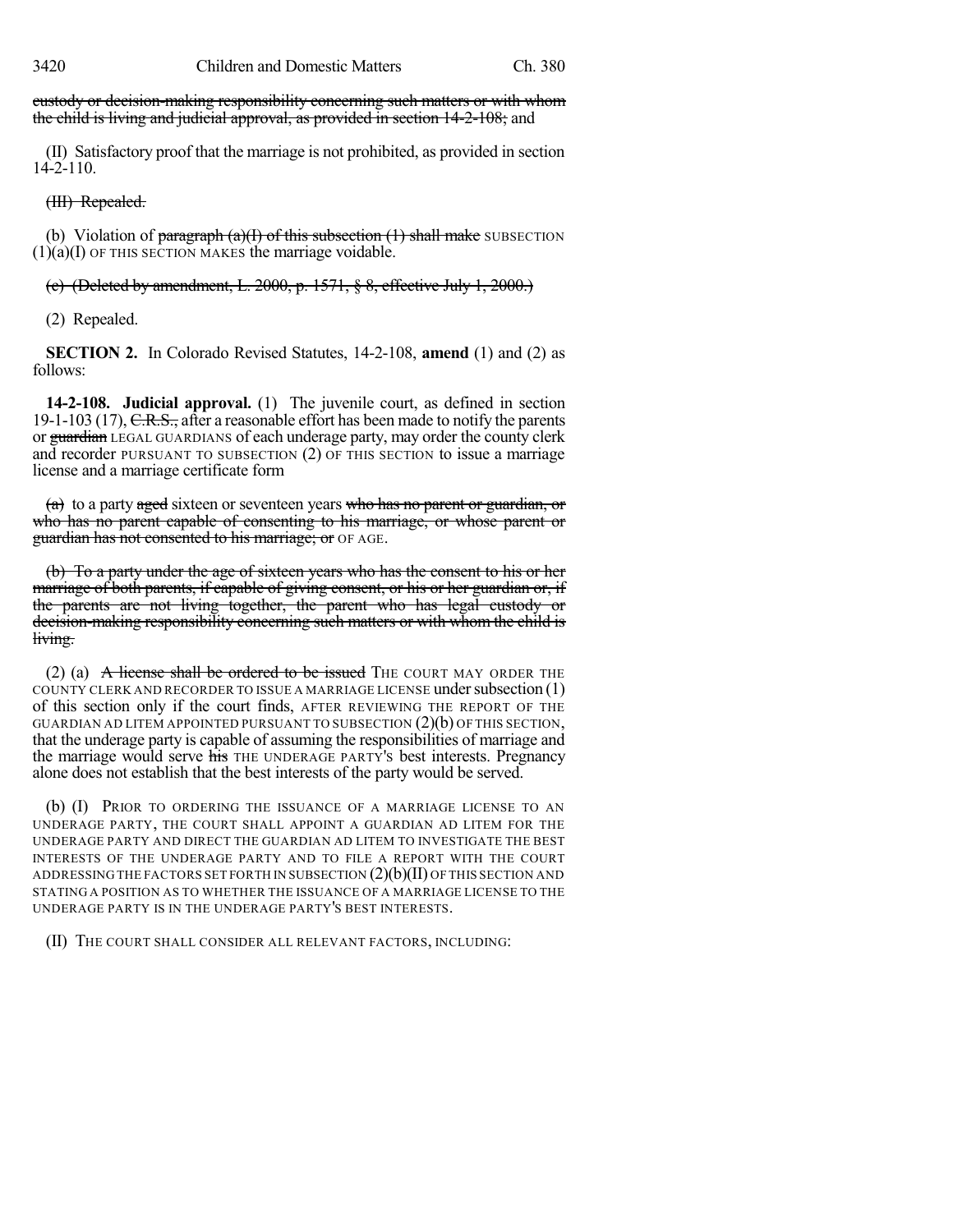(A) THE WISHES OF THE UNDERAGE PARTY;

(B) THE VIEW OF THE PARENTS OR LEGAL GUARDIANS OF THE UNDERAGE PARTY, IF KNOWN;

(C) THE ABILITY OF THE UNDERAGE PARTY TO ASSUME THE RESPONSIBILITIES OF MARRIAGE;

(D) THE CIRCUMSTANCES SURROUNDING THE MARRIAGE; AND

(E) THE ABILITY OF THE UNDERAGE PARTY TO MANAGE THE UNDERAGE PARTY'S FINANCIAL, PERSONAL, SOCIAL, EDUCATIONAL, AND NONFINANCIAL AFFAIRS INDEPENDENT OF THE UNDERAGE PARTY'S INTENDED SPOUSE BOTH DURING THE MARRIAGE OR UPON DISSOLUTION OF THE MARRIAGE.

**SECTION 3.** In Colorado Revised Statutes, 14-2-109, **amend** (2)(a)(IV) as follows:

**14-2-109. Solemnization and registration of marriages - proxy marriage.** (2) (a) The requirements for applying for a marriage license for a proxy marriage are the following:

(IV) Notwithstanding the requirements of section  $14-2-106(1)(a)(I)$ , Both parties to the proxy marriage are eighteen years of age or older.

**SECTION 4.** In Colorado Revised Statutes, **add** 14-2-109.3 as follows:

**14-2-109.3. Rights of underage married persons.** (1) IN ADDITION TO ANY RIGHTS ESTABLISHED IN LAW,A MARRIED PERSON WHO HAS NOT ATTAINED EIGHTEEN YEARS OF AGE HAS THE FOLLOWING RIGHTS:

(a) THE RIGHT TO ESTABLISH A DOMICILE SEPARATE FROM THE MARRIED PERSON'S PARENTS;

(b) THE RIGHT TO FILE MOTIONS AND PETITIONS WITH A COURT IN THE MARRIED PERSON'S NAME AND ON THE MARRIED PERSON'S OWN BEHALF;

(c) THE RIGHT TO ENTER INTO ENFORCEABLE CONTRACTS, INCLUDING BUT NOT LIMITED TO LEASES FOR HOUSING; AND

(d) THE RIGHT TO CONSENT TO AND MAKE DECISIONS CONCERNING THE MARRIED PERSON'S OWN MEDICAL CARE.

**SECTION 5.** In Colorado Revised Statutes, 14-2-105, **amend** (1)(a) as follows:

**14-2-105. Marriage license and marriage certificate.** (1) The executive director of the department of public health and environment shall prescribe the form for an application for a marriage license, which must include the following information:

(a) Name, sex, address, LAST FOUR DIGITS OF THE social security number, AND